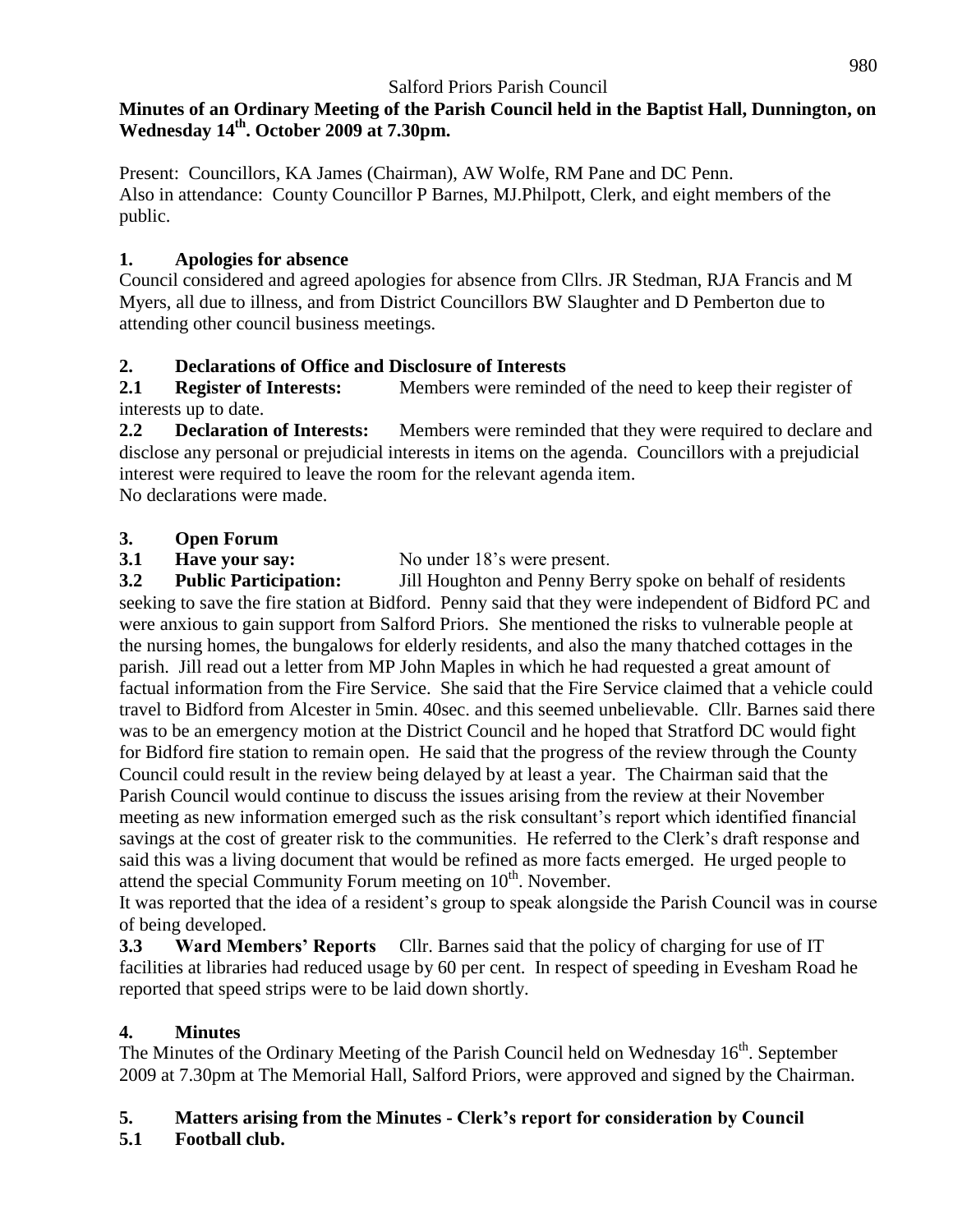The Clerk reported that following the request made at the previous meeting it was arranged for one of the group to visit the Parish Office. No one turned up and there had been no subsequent contact with any members of the group. However, an e-mail had been received from a Tom Ball regarding an under 16 team. The Chairman and Cllr Francis with the Clerk had met Tom and his father prior to the Parish Council meeting and agreed a way ahead in accordance with the ideas expressed at the previous meeting.

# **5.2 Footpath between Abbots Salford and County Boundary, Harvington.**

The Clerk reported that he had written again to WCC and received a reply stating that the footpath had been inspected and an instruction issued to their contractors in August. WCC were chasing up their contractors and expected the work to be carried out shortly.

### **5.3 Bins on Playing Field.**

The Clerk reported that the bin by the car park had also now been broken. The original bins were supplied by Swintex Ltd. from Bury, Manchester and new covers were available at a cost of £89.25. Council agreed that an order for two covers should be placed.

#### **5.4 Footpath between School Avenue and Ridsdale Close.**

The Clerk reported that the hedge has been cut by the owners of No. 12 and that he had written to the owners of the fence and had also spoken to them regarding their intentions. Cost was an issue in the present financial climate and the Clerk suggested that the Parish Council might consider removing the chain link fence. The Clerk was asked to obtain quotations for removing the fence.

### **5.5 Meeting with School Council.**

### A reply was still awaited.

#### **5.6 Speed Limits.**

The Clerk reported that representations had been received from Ross Tiffin and Mr &Mrs Seabourne regarding speeding in Evesham Road. He said that he had spoken to Richard Elbourne regarding the build out and the criticisms of several individuals regarding its location. The Clerk said that Mr Elbourne was keen to hear the comments and it was felt that a site meeting would be the best way of resolving matters. Cllr. Wolfe said that he had observed that vehicles were travelling very fast past his property in Evesham Road and also said that two 30mph signs were obscured by an overgrown hedge. The Chairman said he had received an e-mail from Mr Young regarding HGVs on Station Road. The Clerk reported that the Speed Aware team had also been contacted and did carry out their speed tests at the locations advised by the Parish Council. They had also agreed to move the SID post to near Salford Hall Hotel and to include it in their rota.

Council agreed that the Clerk should meet Mr Elbourne with Cllrs. Wolfe and Myers and any interested residents. Council also asked the Clerk to investigate the cost of speed indication devices with a view to the Council providing these from its own funds.

### **5.7 Parish Community Emergency Plan.**

The Clerk reported that copies of the new plan had been circulated to all Councillors and it had been sent to the Emergency Planning Officer at Warwickshire County Council. Councillors were asked to inform the Clerk of any changes and an addendum sheet would be circulated from time to time for Councillors to amend their personal copies. Councillors were asked to keep their copies of the plan readily available. The Chairman noted that the details for the Clerk at Alcester were incorrect.

### **5.8 Dates for Participatory Budgeting meeting.**

The Clerk circulated details of the availability of Tops and the Memorial Hall for November and also a suggested agenda for the meeting. Council agreed to set the meeting for Wednesday  $2<sup>nd</sup>$ . December at the Memorial Hall. The Chairman agreed the agenda proposed by the Clerk.

#### **5.9 Housing Provision.**

The Clerk reported that Phil Ward of WRCC had been asked to pursue sites 2 and 7 with Highways as agreed. The Chairman said that a public meeting would be held when full information was available.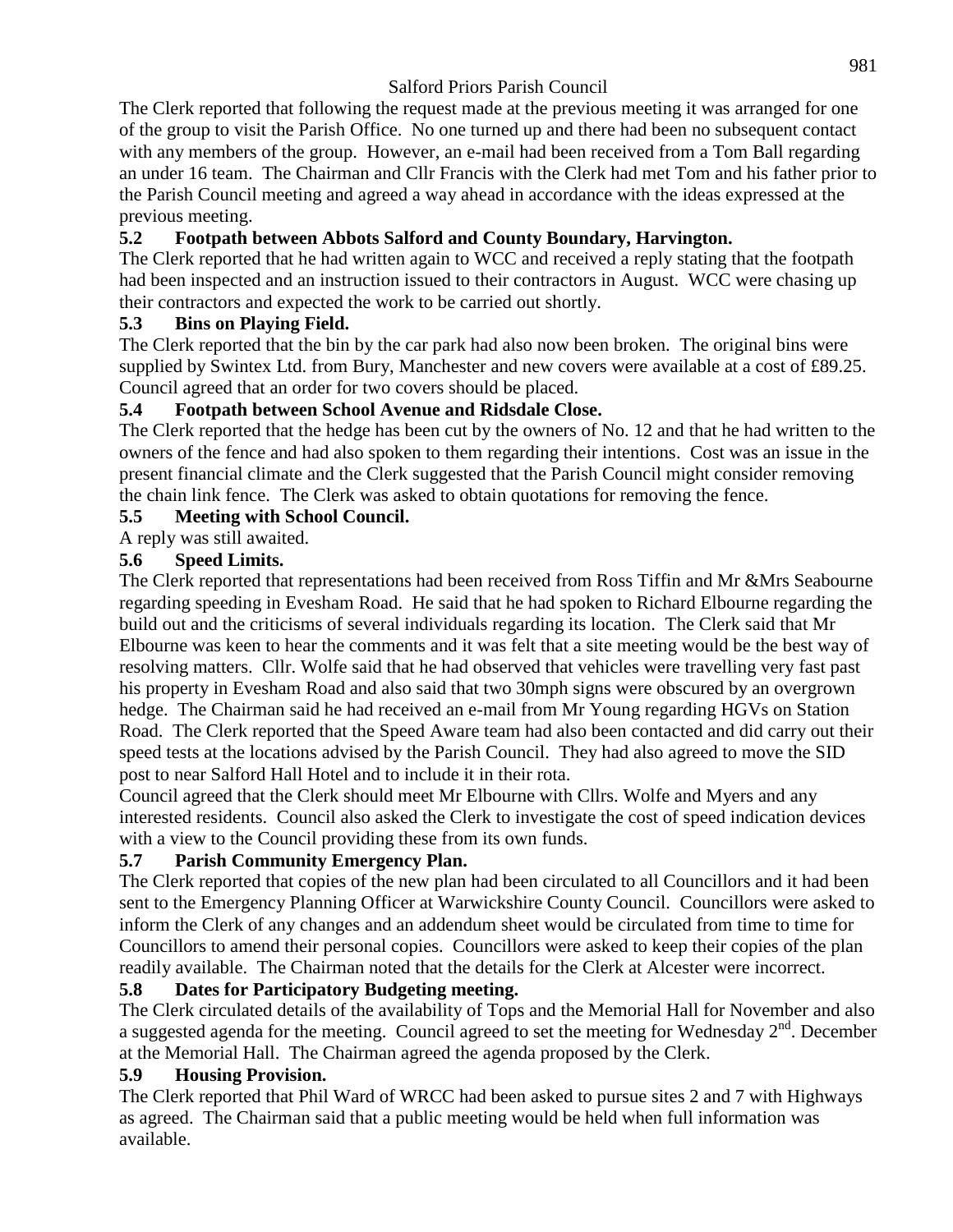# **5.10 HMRC, amended penalty determination.**

The Clerk reported that a formal letter cancelling any penalty payment for late submission of the annual report had now been received.

### **6. Main Items**

### **6.1 Consultation on Warwickshire Fire and Rescue Service review.**

The Chairman reported that the Clerk had produced a draft response to the consultation and asked all councillors to read it and bring any comments to the Clerk at the training session on 21.10.09. He said that this response would be further developed as more information was forthcoming and would be finalised following the Community Forum meeting on  $10<sup>th</sup>$ . November. The Chairman reported that a consultant's report had now been released by the Fire Service following a Freedom of Information request and this indicated that risks would increase but there would be financial savings. The Chairman also reported on actual call-out figures for the Bidford station amounting to 286 events (18 in Parish of Salford Priors) during 2008 and 177 (16 in Parish of Salford Priors) to date in 2009. It was noted that a large number of events were automatic false alarms but the proposed response by the Fire Service to ignore these was not considered appropriate.

# **6.2 Half Year Financial review.**

The Clerk had circulated a forecast to the end of the year for consideration by the Council. As reported at the meeting on 15.07.09 there had been significant changes to the budget since it was agreed at the beginning of the year. Additional income had been received, particularly the grant for the solar lights, and extra expenditure had been incurred, particularly on drainage works and on consultants' reports regarding Berry Coppice. Several potential additional expenditure items were identified, priorities were agreed, and an expenditure programme was agreed at the July meeting. This programme was in course of being implemented. The original budget had been based on a forecast deficit of £3,625. The forecast deficit was £1,440. This resulted in an end of year balance of £23,446, well within the suggested limit of £20,000 identified and agreed by Council at the July meeting. Council accepted the half year financial review.

Council agreed the bank reconciliation provided by the Clerk.

# **6.3 Flower displays in Dunnington.**

The chairman invited residents to consider where two new planters should be placed in Dunnington. It was agreed that these should be located at the crossroads with the B4088 and by the post box outside the school.

# **7. Environment - Amenity, Highways, Allotments, and TOPS**

# **7.1 Playing Field weekly safety reports.**

The Clerk reported that Cllr. Francis had provided reports dated 21.09.09, 28.09.09, 5.10.09 and 12.10.09. The defects recorded were a faulty spring on the play area gate, loss of surfacing under the swings, and problems with the litter bins. The Clerk said that repairs to the play area should be coordinated with the independent inspection that was due shortly. The Chairman had earlier reported that he had encountered the police patrolling the Playing Field late one evening.

# **7.2 Report on expenditure items approved at previous meeting.**

The Clerk reported that all items had been delivered and proposed that the Chairman and Cllr. Stedman should accompany him to view the proposed locations for the new bins and planters. This was agreed.

# **7.3 New street lighting inventory.**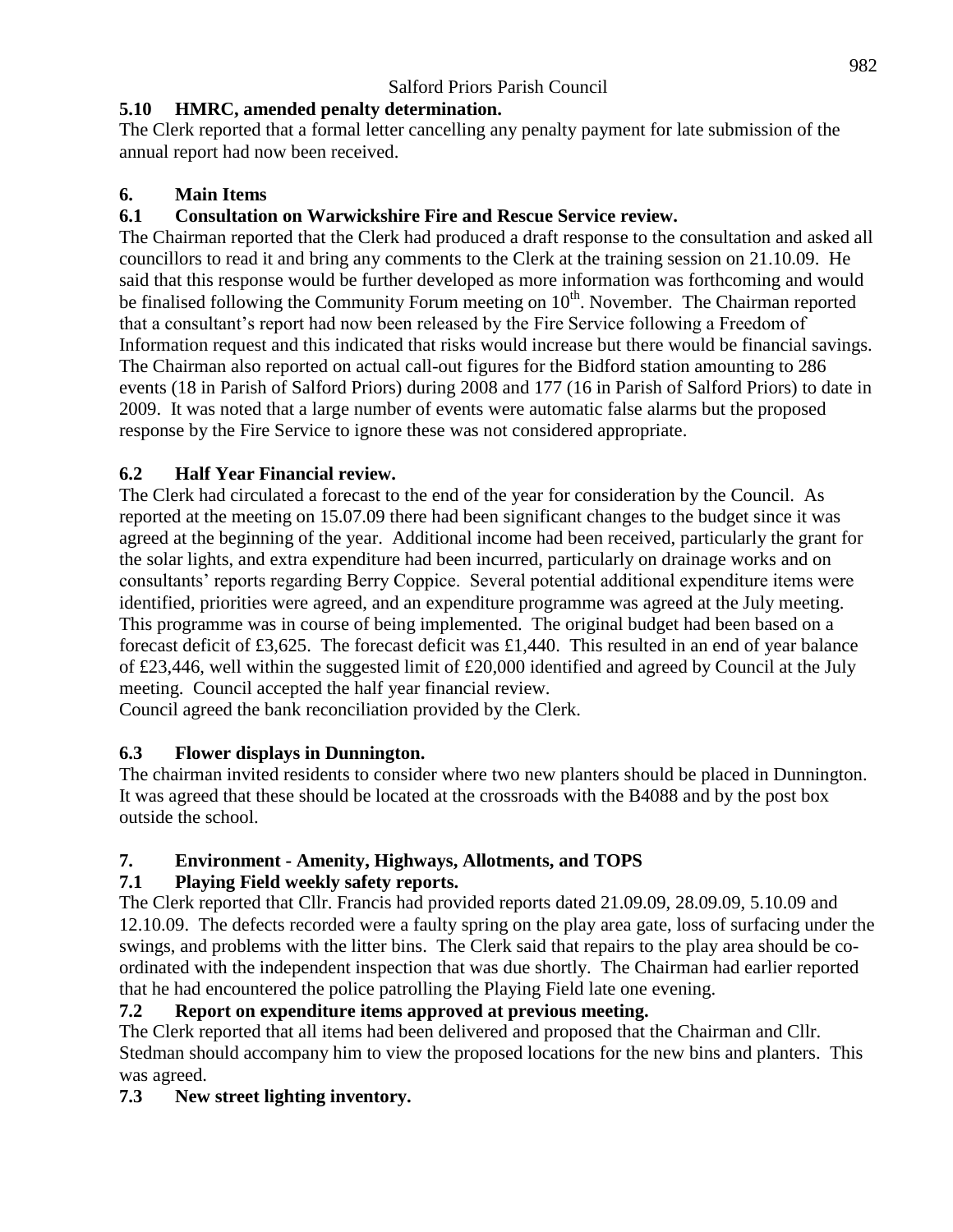The Clerk reported that a new Unmetered Supply Certificate had been issued covering the period to 30.06.10 and that the inventory had now been updated. He also reported that Central Networks had been provided with information regarding the un-adopted lights on Priors Grange.

### **7.4 Physical testing of street lights.**

The Clerk had circulated a quotation received from PD Long of £19 per column for structural testing at high and low level. For 69 lights this would amount to £1311. Cllr. James proposed, Cllr. Wolfe seconded and it was agreed that this work should be carried out.

### **7.5 Miscellaneous works at TOPs.**

The Clerk reported that he had placed an order with M Vondrak as suggested by the TOPs Management Committee, for minor tidying-up works to be done around TOPs. The Chairman reported that he had inspected the new windows and felt local supplier Centurian had done a very good job. The Clerk was asked to obtain quotations for the supply and fitting of new frames and doors at the front and back of TOPs. Council agreed that PD Long be asked to re-route two cables exposed as a result of the new windows being fitted. Council noted that the condition of the shiplap boarding was causing concern at the rear of the building.

### **8. Communications**

### **8.1 Newsletter**

Cllr. Wolfe reported that the Newsletter was to be produced during the following two weeks. In respect of the path opposite the Post Office, Council agreed that the plan outlined in Cllr. Myer's report should be promoted.

### **8.2 Website,**

Cllr. Wolfe reported that he and the Clerk had met Richard Dare and he felt that reasonable progress was being made on the development of the site.

### **8.3 E-mail newsletter**

Nothing to report.

# **9. Rights of Way**

# **9.1 Report from P3 Co-ordinator.**

Nothing to report.

# **9.2 Report by Cllr. Myers on meetings with landowners**

Cllr. Myers had circulated a report describing her meetings with landowners. Sandfields had agreed to provide new dog waste bins by their packing station and also on New Inn Lane that they would empty. They had also indicated that they would allow people to walk the path opposite the Post Office so long as walkers did not allow their dogs to foul crops and kept them on a lead. She reported that the gate opposite the Post office had been locked as a condition of Sandfields insurance in view of considerable losses of crops and equipment through theft. Cllr. Myers also reported that Alamo had surfaced a length of AL17 and had also agreed to provide a further two dog bins. Finally, Cllr. Myers reported on a meeting with the Polacci Brothers who were to improve further stretches of AL17. The Chairman thanked Cllr. Myers for all her efforts. The Clerk was asked to investigate the provision of dog waste bag dispensers.

### **10. Planning general**

### **10.1 SDC electronic notification of planning decisions.**

Council noted that planning decision notices would only be sent electronically to the Clerk in future. **10.2 Linking the Planning Portal to our website.**

The Chairman drew Council's attention to the information provided by the Government on the Planning Portal. Council agreed that appropriate links needed to be provided on the web site together with a suitable explanation.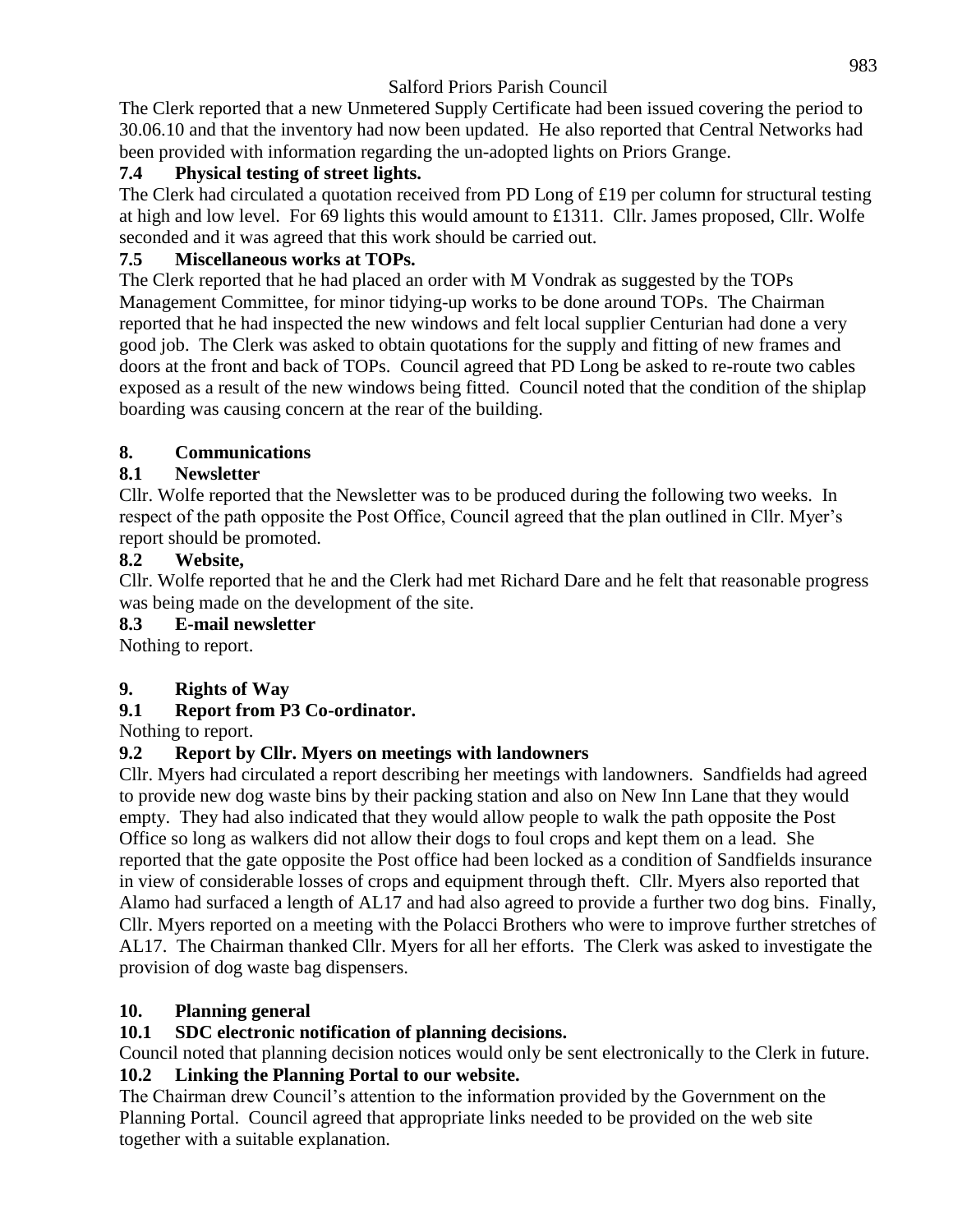# **10.3 SDC response to phone box closures.**

Council agreed that the SDC response did not change the Council's previously agreed position.

# **10.4 Update regarding Marsh Farm extension. Oral report by Clerk.**

The Clerk reported that he had spoken to Sue Broomhead, planning officer at Warwickshire County Council, and had been informed that the planning application would probably be determined at their December meeting. A 3 month holding objection had been raised by the Highways Agency whilst the stability of the A46 was checked and queries had also been raised by the Environment Agency. The officer commented that only 18 letters had been received. She had also reported that under current planning legislation the progress of restoration of the existing site could not be taken into account. In respect of arguments about the current consultation on the minerals core strategy these were still being considered.

# **10.5 West Midlands Spatial Strategy Phase Two Revision, Panel report.**

The Chairman had circulated a report of the Regional Panel's proposals in respect of future housing provision in the surrounding districts. All their proposals meant significant increase to previous allocations but these would be in the main rural areas such as Bidford and would not include Salford Priors. The Panel's report on the eco-town proposal at Middle Quinton was non-committal. In respect of growth for Redditch the Panel's proposal was that this should all be located in Bromsgrove.

# **11. New Planning Applications for Council's consideration**

11.1 09/01887/TREE – Proposed G1 group of cypress: Fell; at 1 Meadow View, Evesham Road, Salford Priors, Evesham, Worcestershire for Mr G Beamish.

Council agreed to make no representations subject to no adverse comments from the District Council Tree officer.

# **12. Planning Decisions**

12.1 None to report.

# **13. Staffing**

# **13.1 Notification of national salary settlement.**

The Clerk reported that an increase of 1 per cent had been awarded on LC1 Scale dated from 1.04.09.

# **14. Matters raised by Councillors**

# **14.1 Cllr. KA James, Poppy Appeal donation and purchase of Poppy Wreath.**

The Chairman proposed, and it was agreed, that Council should make a donation of £100 to the Royal British Legion, Salford Priors, and also that a poppy wreath should be purchased on behalf of the Council from the Chairman's allowance.

# **15. Consideration of Correspondence Received**

# **15.1 MH Spriggs, Scouts annual firework display.**

Council agreed to the request to hold a fireworks display on the Playing Field subject to previously agreed conditions.

# **15.2 John Alexander-Head, Domestic Energy Efficiency.**

Council considered that further information on costs to householders was required and agreed that the Chairman and Clerk should meet with Mr Alexander-Head and report back.

# **15.3 WALC, September Newsletter, ADH\84.**

Council noted the information provided. The Clerk was asked to inform the Over 60s and the TOPs Management Committee regarding the BT Laptop and Broadband offer.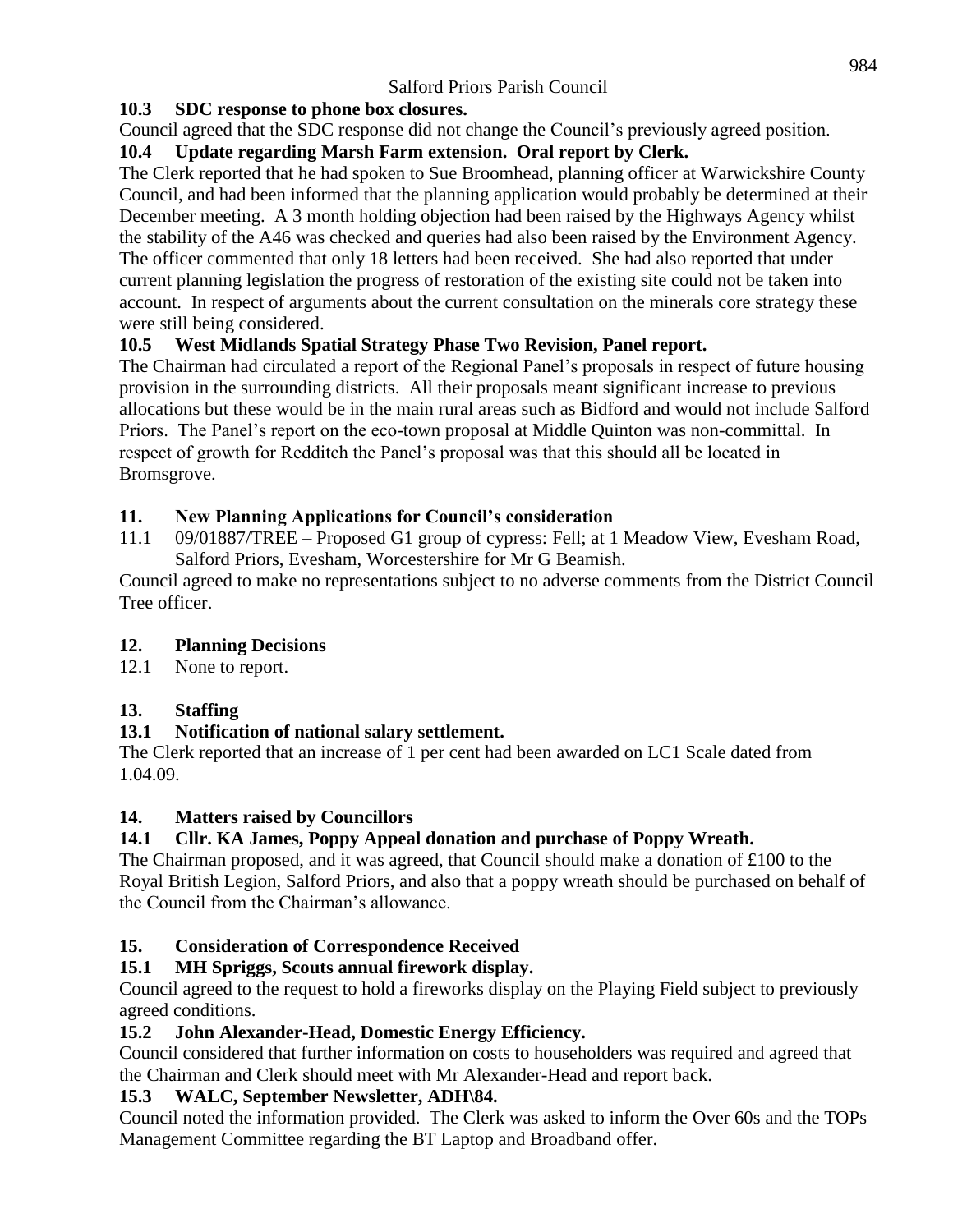# **15.4 LM Gullachsen, Parking on School Road and School Avenue.**

The Clerk was asked to write to the Primary School and Mrs Gullachsen suggesting that this issue could be raised at a Community Forum meeting and also to suggest use of the Playing Field car park.

### **15.5 Warwickshire Rural Community Council AGM.**

Council noted the date of the AGM.

### **15.6 Warwickshire CC, Winter Maintenance in Warwickshire 2009/10.**

Council noted that no changes were proposed and that this was contrary to a Community Forum recommendation that gritting should be carried out to the centre of communities. The Clerk was instructed to write to WCC accordingly.

#### **15.7 Change in rates valuation for TOPs.**

Council noted the increase in the unit business rate from £15 per sq.m. to £17.5 per sq.m..

#### **16. To Table**

No items were tabled.

### **17. Finance**

### **17.1 To consider and approve the payments and transfers listed in Appendix A.**

Council noted the income transactions in Appendix A Item 20.1

Council considered the expenditure transactions listed in Appendix A Item 20.2. Authorisation for payment was proposed by Cllr. Wolfe, seconded by Cllr. Penn, and carried. Cheques were signed by Cllrs. James and Wolfe.

Council considered the Clerk's proposal to transfer £10,500 from No.1 account to the Community account. Authorisation for transfer of funds was proposed by Cllr. Wolfe, seconded by Cllr. Penn, and carried.

### **18. Date of Next Meeting**

Ordinary Meeting of the Parish Council on Wednesday 18<sup>th</sup>. November at 7.30pm in The Memorial Hall, Salford Priors.

Councillors were also reminded of the Training Session on the Power of Well Being taking place on Wednesday 21<sup>st</sup>. October in the Memorial Hall, Salford Priors at 7.30pm. It was essential that all Councillors attended

### **19. Closure of meeting**

The meeting closed at 9.18pm.

Signed........................................................ Date......................................

### **APPENDIX A**

#### **20. Finance**

#### **20.1 Income transactions for approval**

| Tn. No.      | Cheque | Gross     | Vat   | Net       | <b>Details</b>              |
|--------------|--------|-----------|-------|-----------|-----------------------------|
|              |        | 20500.00  | 0.00  | 20500.00  | SDC, Precept, final payment |
| <b>Total</b> |        | £20500.00 | £0.00 | £20500.00 |                             |